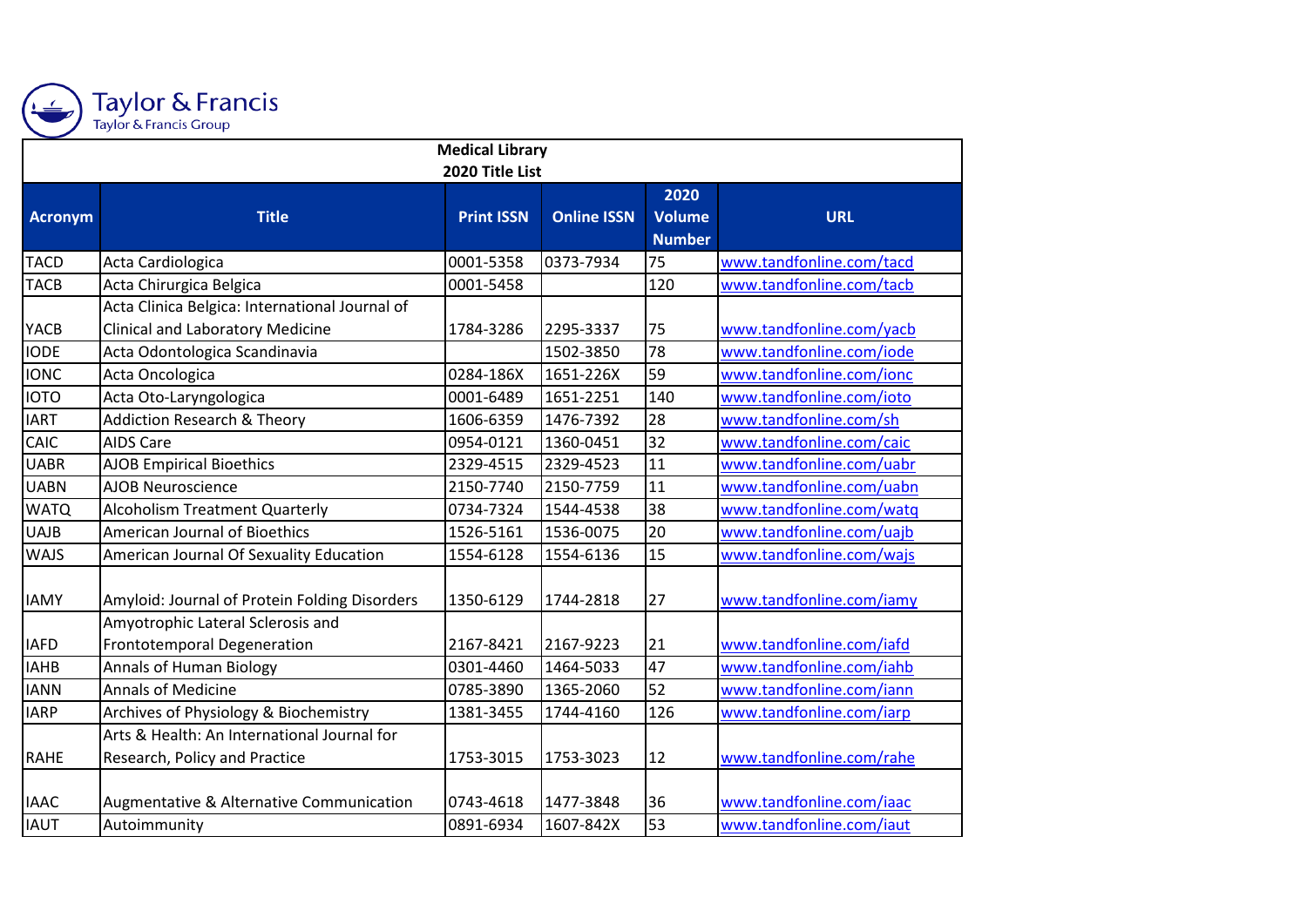| <b>UBMC</b> | <b>Baylor Univesity Medical Proceedings</b>      | 0899-8280 | 1525-3252 | 33              | www.tandfonline.com/umbc |
|-------------|--------------------------------------------------|-----------|-----------|-----------------|--------------------------|
| <b>VBMD</b> | <b>Behavioral Medicine</b>                       | 0896-4289 | 1940-4026 | 46              | www.tandfonline.com/vbmd |
| <b>HBSM</b> | <b>Behavioral Sleep Medicine</b>                 | 1540-2002 | 1540-2010 | 18              | www.tandfonline.com/hbsm |
| <b>IBMK</b> | <b>Biomarkers</b>                                | 1354-750X | 1366-5804 | $\overline{25}$ | www.tandfonline.com/ibmk |
| <b>IBLO</b> | <b>Blood Pressure</b>                            | 0803-7051 | 1651-1999 | 29              | www.tandfonline.com/iblo |
| <b>IBIJ</b> | <b>Brain Injury</b>                              | 0269-9052 | 1362-301X | 34              | www.tandfonline.com/ibij |
| <b>TBBS</b> | <b>British Journal of Biomedical Science</b>     | 0967-4845 |           | 77              | www.tandfonline.com/tbbs |
| <b>IBJN</b> | <b>British Journal of Neurosurgery</b>           | 0268-8697 | 1360-046X | 34              | www.tandfonline.com/ibjn |
| <b>KCBT</b> | Cancer Biology & Therapy                         | 1538-4047 | 1555-8576 | 21              | www.tandfonline.com/kcbt |
| <b>ICNV</b> | Cancer Investigation                             | 0735-7907 | 1532-4192 | 38              | www.tandfonline.com/icnv |
| <b>НСНС</b> | Children's Health Care                           | 0273-9615 | 1532-6888 | 49              | www.tandfonline.com/hchc |
| <b>ICMT</b> | Climacteric                                      | 1369-7137 | 1473-0804 | 23              | www.tandfonline.com/icmt |
| <b>ICEH</b> | Clinical & Experimental Hypertension             | 1064-1963 | 1525-6006 | 42              | www.tandfonline.com/iceh |
| <b>ICLP</b> | <b>Clinical Linguistics &amp; Phonetics</b>      | 0269-9206 | 1464-5076 | 34              | www.tandfonline.com/iclp |
| <b>ICTX</b> | <b>Clinical Toxicology</b>                       | 1556-3650 | 1556-9519 | 58              | www.tandfonline.com/ictx |
|             | Cochlear Implants International (An              |           |           |                 |                          |
| YCII        | International Journal)                           | 1467-0100 | 1754-7628 | 21              | www.tandfonline.com/ycii |
|             |                                                  |           |           |                 |                          |
| <b>ICPN</b> | Comprehensive Child and Adolescent Nursing       | 0146-0862 | 1521-043X | 43              | www.tandfonline.com/icpn |
| <b>RCNJ</b> | <b>Contemporary Nurse</b>                        | 1037-6178 | 1839-3535 | 56              | www.tandfonline.com/rcnj |
|             | COPD: Journal of Chronic Obstructive Pulmonary   |           |           |                 |                          |
| <b>ICOP</b> | <b>Disease</b>                                   | 1541-2555 | 1541-2563 | 17              | www.tandfonline.com/icop |
|             | CRANIO: The Journal of Craniomandibular &        |           |           |                 |                          |
| <b>YCRA</b> | <b>Sleep Practice</b>                            | 0886-9634 | 2151-0903 | 38              | www.tandfonline.com/ycra |
| <b>CCPH</b> | <b>Critical Public Health</b>                    | 0958-1596 | 1469-3682 | 30              | www.tandfonline.com/ccph |
|             |                                                  |           |           |                 |                          |
| <b>ILAB</b> | Critical Reviews in Clinical Laboratory Sciences | 1040-8363 | 1549-781X | 57              | www.tandfonline.com/ilab |
| <b>ITXC</b> | <b>Critical Reviews in Toxicology</b>            | 1040-8444 | 1547-6898 | 50              | www.tandfonline.com/itxc |
| <b>TCHS</b> | Culture, Health & Sexuality                      | 1369-1058 | 1464-5351 | 22              | www.tandfonline.com/tchs |
| <b>ICEY</b> | <b>Current Eye Research</b>                      | 0271-3683 | 1460-2202 | 45              | www.tandfonline.com/icey |
| <b>ICMO</b> | <b>Current Medical Research &amp; Opinion</b>    | 0300-7995 | 1473-4877 | 36              | www.tandfonline.com/icmo |
| <b>ICOT</b> | <b>Cutaneous &amp; Ocular Toxicology</b>         | 1556-9527 | 1556-9535 | 39              | www.tandfonline.com/icot |
| <b>IPDR</b> | Developmental Neurorehabilitation                | 1751-8423 | 1751-8431 | 23              | www.tandfonline.com/ipdr |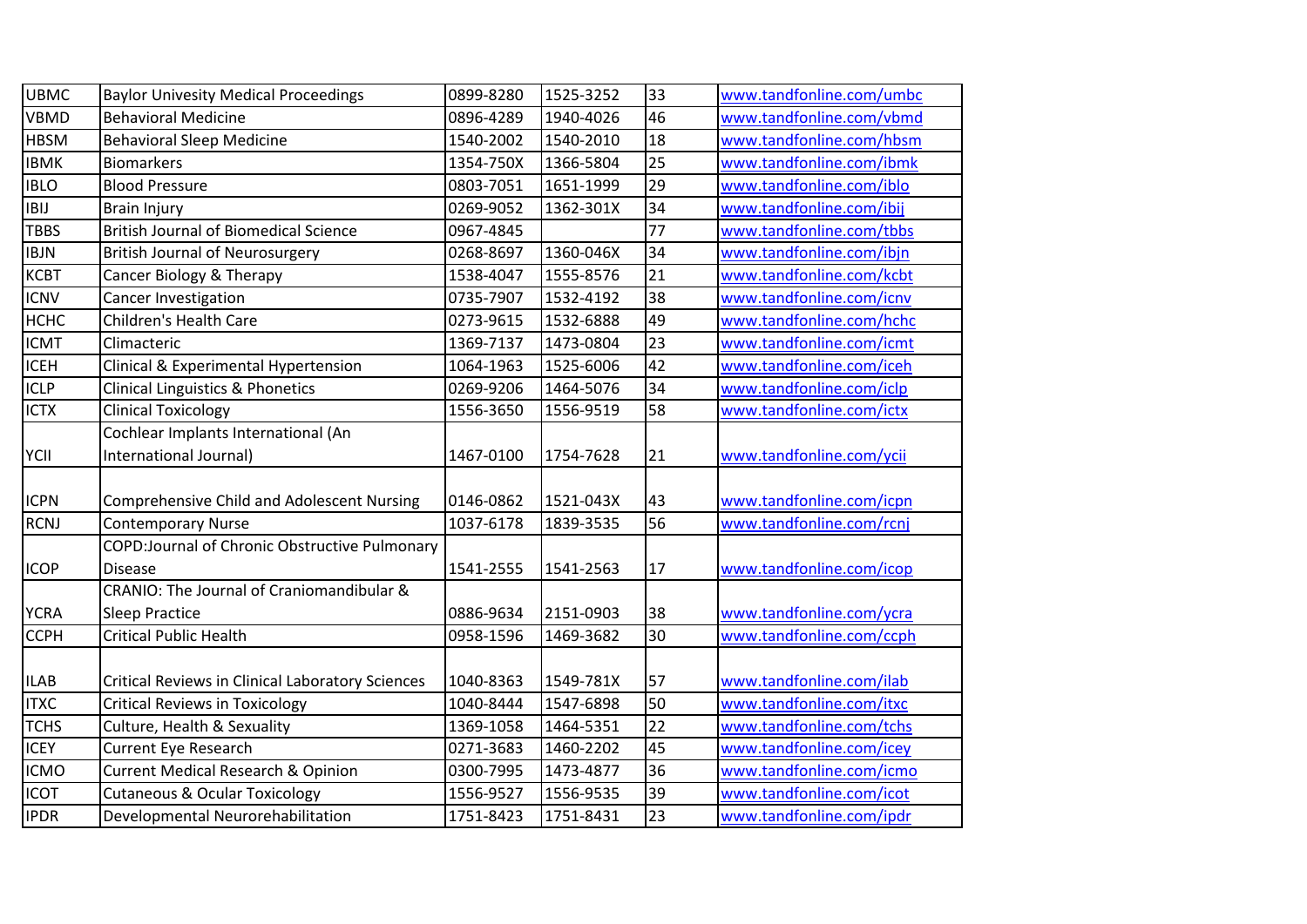| <b>IDRE</b> | Disability & Rehabilitation                       | 0963-8288 | 1464-5165 | 42              | www.tandfonline.com/idre |
|-------------|---------------------------------------------------|-----------|-----------|-----------------|--------------------------|
|             |                                                   |           |           |                 |                          |
| <b>IIDT</b> | Disability & Rehabilitation: Assistive Technology | 1748-3107 | 1748-3115 | 15              | www.tandfonline.com/iidt |
| <b>IDCT</b> | Drug & Chemical Toxicology                        | 0148-0545 | 1525-6014 | 43              | www.tandfonline.com/idct |
| <b>IDDI</b> | Drug Development & Industrial Pharmacy            | 0363-9045 | 1520-5762 | 46              | www.tandfonline.com/iddi |
| <b>IDMR</b> | Drug Metabolism Reviews                           | 0360-2532 | 1097-9883 | 52              | www.tandfonline.com/idmr |
| <b>IDEP</b> | Drugs: Education, Prevention & Policy             | 0968-7637 | 1465-3370 | $\overline{27}$ | www.tandfonline.com/idep |
| <b>TEPC</b> | <b>Education for Primary Care</b>                 | 1473-9879 | 1475-990X | 31              | www.tandfonline.com/tepc |
| <b>IEBM</b> | Electromagnetic Biology & Medicine                | 1536-8378 | 1536-8386 | 39              | www.tandfonline.com/iebm |
| <b>IERC</b> | <b>Endocrine Research</b>                         | 0743-5800 | 1532-4206 | 45              | www.tandfonline.com/ierc |
| <b>CETH</b> | <b>Ethnicity and Health</b>                       | 1355-7858 | 1465-3419 | 25              | www.tandfonline.com/ceth |
| <b>IEJP</b> | European Journal Of Physiotherapy                 | 2167-9169 | 2167-9177 | 22              | www.tandfonline.com/iejp |
|             | <b>Evidence-Based Communication Assessment</b>    |           |           |                 |                          |
| <b>TEBC</b> | and Intervention                                  | 1748-9539 | 1748-9547 | 14              | www.tandfonline.com/tebc |
| <b>IELU</b> | <b>Experimental Lung Research</b>                 | 0190-2148 | 1521-0499 | 46              | www.tandfonline.com/ielu |
| <b>RFTG</b> | Fatigue: Biomedicine, Health & Behavior           | 2167-1846 | 2164-1862 | 8               | www.tandfonline.com/rftg |
| <b>IPDP</b> | Fetal & Pediatric Pathology                       | 1551-3815 | 1551-3823 | 39              | www.tandfonline.com/ipdp |
| <b>RGPH</b> | <b>Global Public Health</b>                       | 1744-1692 | 1744-1706 | 15              | www.tandfonline.com/rgph |
| <b>IGRF</b> | <b>Growth Factors</b>                             | 0879-7194 | 1029-2292 | 38              | www.tandfonline.com/igrf |
| KGMI        | <b>Gut Microbes</b>                               | 1949-0976 | 1949-0984 | 11              | www.tandfonline.com/kgmi |
| <b>IGYE</b> | <b>Gynecological Endocrinology</b>                | 0951-3590 | 1473-0766 | 36              | www.tandfonline.com/igye |
| <b>UHCW</b> | Health Care for Women International               | 0739-9332 | 1096-4665 | 41              | www.tandfonline.com/uhcw |
| <b>RHSR</b> | <b>Health Sociology Review</b>                    | 1446-1242 | 1839-3551 | 29              | www.tandfonline.com/rhsr |
| <b>CHRS</b> | Health, Risk & Society                            | 1369-8575 | 1096-4665 | 22              | www.tandfonline.com/chrs |
| <b>IHBC</b> | <b>Hearing Balance and Communication</b>          | 2169-5717 | 2169-5725 | 18              | www.tandfonline.com/ihbc |
| <b>IHEM</b> | Hemoglobin                                        | 0363-0269 | 1532-432X | 44              | www.tandfonline.com/ihem |
| <b>YHCT</b> | HIV Research & Clinical Practice                  | 2578-7489 | 2578-7470 | 21              | www.tandfonline.com/yhct |
| <b>WHHC</b> | Home Health Care Services Quarterly               | 0162-1424 | 1545-0856 | 39              | www.tandfonline.com/whhc |
| <b>IHOP</b> | <b>Hospital Practice</b>                          |           |           | 48              | www.tandfonline.com/ihop |
| <b>VHOS</b> | <b>Hospital Topics</b>                            | 0018-5868 | 1939-9278 | 98              | www.tandfonline.com/vhos |
| <b>IHUF</b> | <b>Human Fertility</b>                            | 1464-7273 | 1742-8149 | 23              | www.tandfonline.com/ihuf |
| <b>KHVI</b> | Human Vaccines & Immunotherapeutics               | 2164-5515 | 2164-554X | 16              | www.tandfonline.com/khvi |
| <b>IHIP</b> | <b>Hypertension in Pregnancy</b>                  | 1064-1955 | 1525-6065 | 39              | www.tandfonline.com/ihip |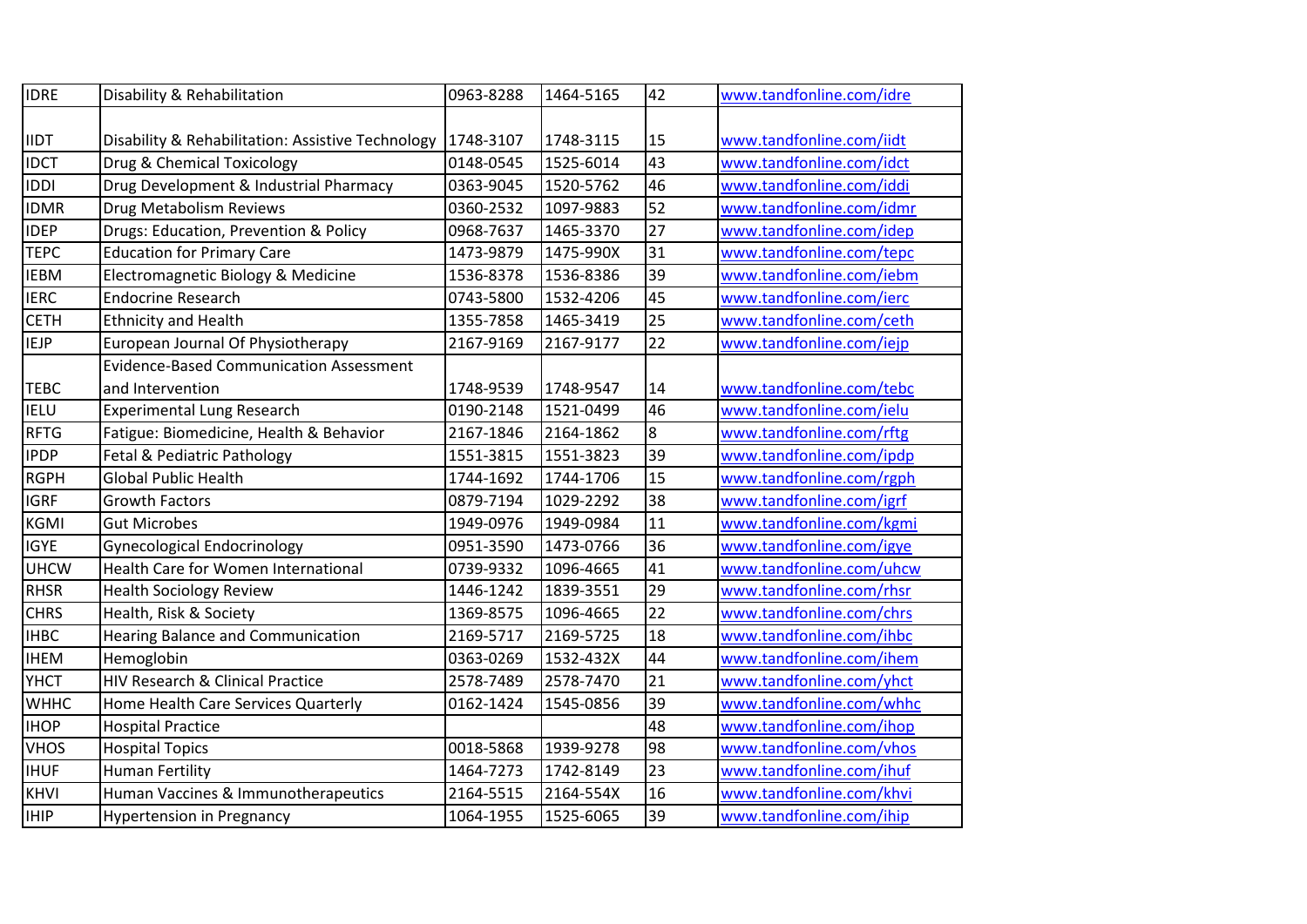| <b>IIMM</b>     | Immunological Investigations                      | 0882-0139 | 1532-4311 | 49              | www.tandfonline.com/iimm |
|-----------------|---------------------------------------------------|-----------|-----------|-----------------|--------------------------|
|                 |                                                   |           |           |                 |                          |
| $\mathsf{IIPI}$ | Immunopharmacology & Immunotoxicology             | 0892-3973 | 1532-2513 | 42              | www.tandfonline.com/iipi |
| <b>INFD</b>     | <b>Infectious Diseases</b>                        | 2374-4235 | 2374-4243 | $\overline{52}$ | www.tandfonline.com/infd |
| <b>IMIF</b>     | <b>Informatics for Health and Social Care</b>     | 1753-8157 | 1753-8165 | 45              | www.tandfonline.com/imif |
| <b>IIHT</b>     | <b>Inhalation Toxicology</b>                      | 0895-8378 | 1091-7691 | $\overline{32}$ | www.tandfonline.com/iiht |
| <b>IIJA</b>     | <b>International Journal of Audiology</b>         | 1499-2027 | 1708-8186 | 59              | www.tandfonline.com/iija |
|                 | <b>International Journal of Developmental</b>     |           |           |                 |                          |
| YJDD            | <b>Disabilities</b>                               | 2047-3869 | 2047-3877 | 66              | www.tandfonline.com/yjdd |
|                 | International Journal of Healthcare               |           |           |                 |                          |
| <b>YJHM</b>     | Management                                        | 2047-9700 | 2047-9719 | 13              | www.tandfonline.com/yjhm |
| <b>INES</b>     | <b>International Journal of Neuroscience</b>      | 0020-7454 | 1543-5245 | 130             | www.tandfonline.com/ines |
|                 | International Journal of Psychiatry in Clinical   |           |           |                 |                          |
| <b>IJPC</b>     | Practice                                          | 1365-1501 | 1471-1788 | 24              | www.tandfonline.com/ijpc |
| <b>IRAB</b>     | <b>International Journal of Radiation Biology</b> | 0955-3002 | 1362-3095 | 96              | www.tandfonline.com/irab |
|                 | International Journal Of Sexual Health (New       |           |           |                 |                          |
| <b>WIJS</b>     | Title)                                            | 1931-7611 | 1931-762x | 32              | www.tandfonline.com/wijs |
|                 | International Journal of Speech & Language        |           |           |                 |                          |
| <b>IASL</b>     | Pathology                                         | 1754-9507 | 1754-9515 | 22              | www.tandfonline.com/iasl |
|                 | INTERNATIONAL JOURNAL OF                          |           |           |                 |                          |
| <b>WIJT</b>     | TRANSGENDERISM                                    | 1553-2739 | 1434-4599 | 21              | www.tandfonline.com/wijt |
| <b>IIRP</b>     | <b>International Review of Psychiatry</b>         | 0954-0261 | 1369-1627 | 32              | www.tandfonline.com/iirp |
| <b>IIRI</b>     | <b>International Reviews of Immunology</b>        | 0883-0185 | 1563-5244 | 39              | www.tandfonline.com/iiri |
| <b>KISL</b>     | Islets                                            | 1938-2014 | 1938-2022 | 12              | www.tandfonline.com/kisl |
| <b>IMHN</b>     | <b>Issues in Mental Health Nursing</b>            | 0161-2840 | 1096-4673 | 41              | www.tandfonline.com/imhn |
| <b>WJAD</b>     | Journal Of Addictive Diseases                     | 1055-0887 | 1545-0848 | 39              | www.tandfonline.com/wjad |
| <b>VACH</b>     | Journal of American College Health                | 0744-8481 | 1940-3208 | 68              | www.tandfonline.com/vach |
| <b>IJAS</b>     | Journal of Asthma                                 | 0277-0903 | 1532-4303 | 57              | www.tandfonline.com/ijas |
|                 |                                                   |           |           |                 |                          |
| <b>UAOJ</b>     | Journal of Binocular Vision and Ocular Motility   | 2576-117x | 2576-1218 | 70              | www.tandfonline.com/uaoj |
| <b>YJOC</b>     | Journal of Chemotherapy                           | 1120-009X | 1973-9478 | 32              | www.tandfonline.com/yjoc |
|                 |                                                   |           |           |                 |                          |
| <b>WCAS</b>     | Journal Of Child & Adolescent Substance Abuse     | 1067-828X | 1547-0652 | 29              | www.tandfonline.com/wcas |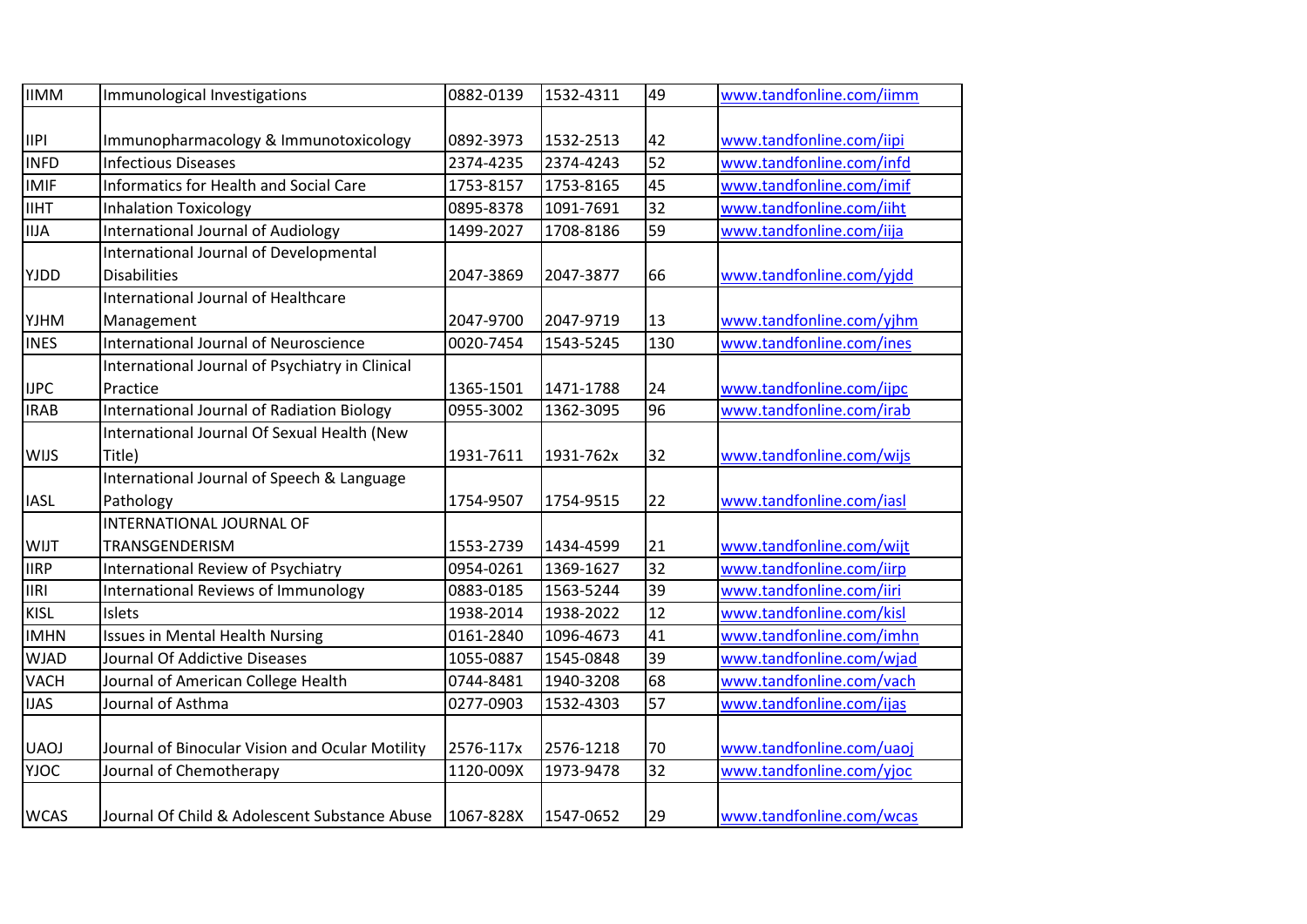|                   | Journal of Communication in Healthcare        |           |           |                 |                          |
|-------------------|-----------------------------------------------|-----------|-----------|-----------------|--------------------------|
|                   | (Strategies, Media and Engagement in Global   |           |           |                 |                          |
| <b>YCIH</b>       | Health)                                       | 1753-8068 | 1753-8076 | 13              | www.tandfonline.com/ycih |
| <b>HCHN</b>       | Journal of Community Health Nursing           | 0737-0016 | 1532-7655 | 37              | www.tandfonline.com/hchn |
| <b>IJCL</b>       | Journal of Cosmetic & Laser Therapy           | 1476-4172 | 1476-4180 | 22              | www.tandfonline.com/ijcl |
| <b>IJDT</b>       | Journal of Dermatological Treatment           | 0954-6634 | 1471-1753 | 31              | www.tandfonline.com/ijdt |
| <b>IJDS</b>       | Journal of Dietary Supplements                | 1939-0211 | 1939-022X | 17              | www.tandfonline.com/ijds |
| <b>IDRT</b>       | Journal of Drug Targeting                     | 1061-186X | 1029-2330 | 28              | www.tandfonline.com/idrt |
| <b>WJDD</b>       | Journal Of Dual Diagnosis                     | 1550-4263 | 1550-4271 | 16              | www.tandfonline.com/wjdd |
| <b>WESA</b>       | Journal Of Ethnicity In Substance Abuse       | 1533-2640 | 1533-2659 | 19              | www.tandfonline.com/wesa |
| WHIV              | Journal Of Hiv/Aids & Social Services         | 1538-1501 | 1538-151x | 19              | www.tandfonline.com/whiv |
|                   | Journal of Intellectual and Developmental     |           |           |                 |                          |
| <b>CJID</b>       | Disability                                    | 1366-8250 | 1469-9532 | 45              | www.tandfonline.com/cjid |
| $\overline{III}C$ | Journal of Interprofessional Care             | 1356-1820 | 1469-9567 | 34              | www.tandfonline.com/ijic |
| <b>IIVS</b>       | Journal of Investigative Surgery              | 0894-1939 | 1521-0553 | 33              | www.tandfonline.com/iivs |
| <b>ULGM</b>       | Journal of Legal Medicine                     | 0194-7648 | 1521-057x | 40              | www.tandfonline.com/ulgm |
| <b>ILPR</b>       | Journal of Liposome Research                  | 0898-2104 | 1532-2394 | 30              | www.tandfonline.com/ilpr |
| YJMT              | Journal of Manual & Manipulative Therapy      | 1066-9817 | 2042-6186 | 28              | www.tandfonline.com/yjmt |
|                   |                                               |           |           |                 |                          |
| <b>IJMF</b>       | Journal of Maternal-Fetal & Neonatal Medicine | 1476-7058 | 1476-4954 | 33              | www.tandfonline.com/ijmf |
| <b>IJME</b>       | Journal of Medical Economics                  | 1369-6998 | 1941-837X | $\overline{23}$ | www.tandfonline.com/ijme |
|                   |                                               |           |           |                 |                          |
| <b>IJMT</b>       | Journal of Medical Engineering & Technology   | 0309-1902 | 1464-522X | 44              | www.tandfonline.com/ijmt |
| <b>IMNC</b>       | Journal of Microencapsulation                 | 0265-2048 | 1464-5246 | 37              | www.tandfonline.com/imnc |
| <b>INEG</b>       | Journal of Neurogenetics                      | 0167-7063 | 1563-5260 | 34              | www.tandfonline.com/ineg |
|                   | Journal of Nutrition in Gerontology and       |           |           |                 |                          |
| <b>WJNE</b>       | Geriatrics                                    | 2155-1200 | 2155-1197 | 39              | www.tandfonline.com/wine |
| <b>IJOG</b>       | Journal of Obstetrics & Gynaecology           | 0144-3615 | 1364-6893 | 40              | www.tandfonline.com/ijog |
| <b>ROCC</b>       | Journal of Occupational Science               | 1442-7591 |           | 27              | www.tandfonline.com/rocc |
|                   | Journal Of Occupational Therapy, Schools &    |           |           |                 |                          |
| <b>WJOT</b>       | Early Intervention                            | 1941-1243 | 1941-1251 | 13              | www.tandfonline.com/wjot |
|                   | Journal of Pain & Palliative Care             |           |           |                 |                          |
| <b>IPPC</b>       | Pharmacotherapy                               | 1536-0288 | 1536-0539 | 34              | www.tandfonline.com/ippc |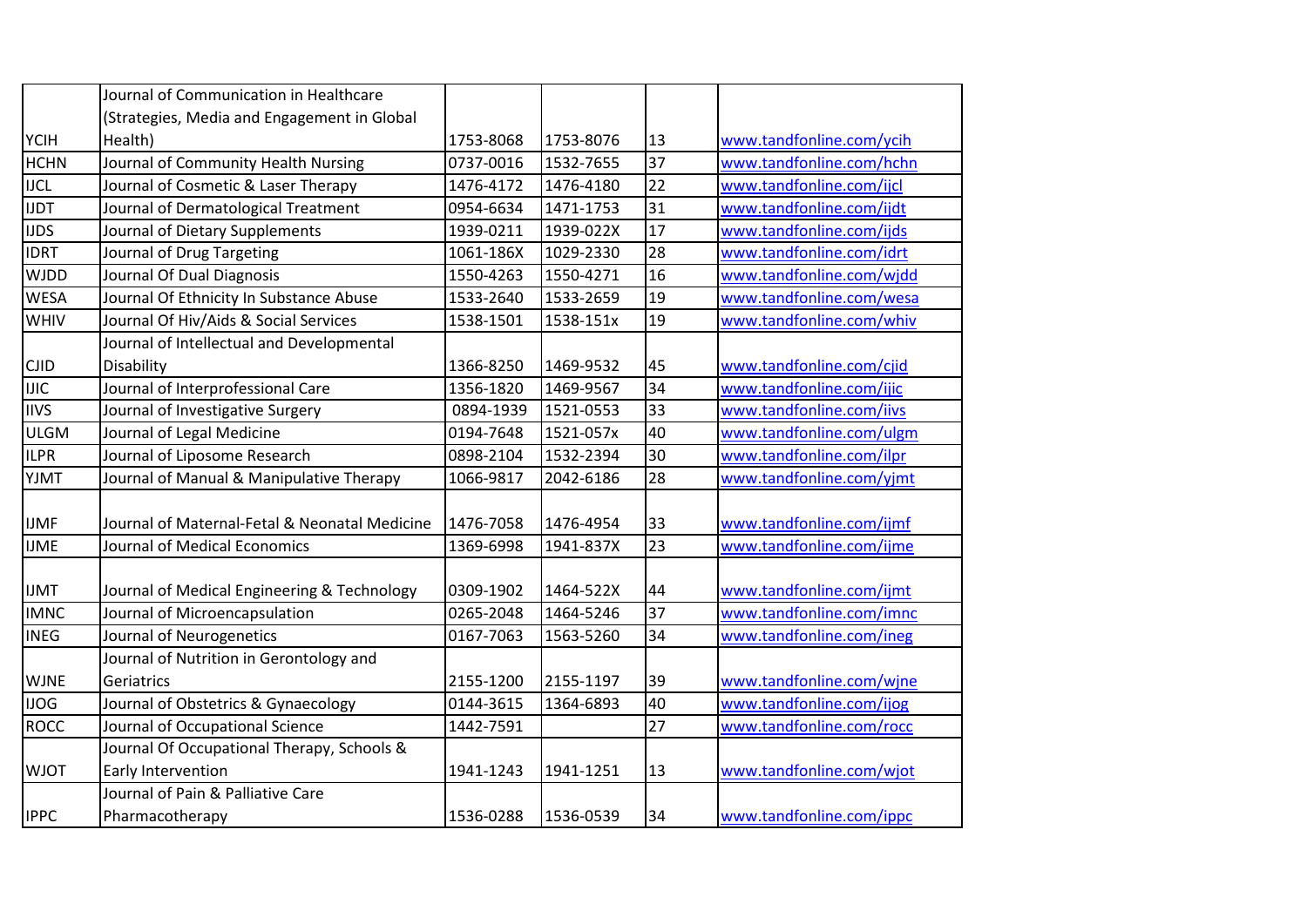| <b>IPHS</b> | Journal of Plastic Surgery and Hand Surgery     | 2000-656X | 2000-6764 | 54 | www.tandfonline.com/iphs |
|-------------|-------------------------------------------------|-----------|-----------|----|--------------------------|
|             | Journal Of Prevention & Intervention In The     |           |           |    |                          |
| <b>WPIC</b> | Community                                       | 1085-2352 | 1540-7330 | 48 | www.tandfonline.com/wpic |
| <b>UJPD</b> | Journal of Psychoactive Drugs                   | 0279-1072 |           | 52 | www.tandfonline.com/ujpd |
|             | Journal of Psychosomatic Obstetrics &           |           |           |    |                          |
| <b>IPOB</b> | Gynecology                                      | 0167-482X | 1743-8942 | 41 | www.tandfonline.com/ipob |
| <b>IRST</b> | Journal of Receptors & Signal Transduction      | 1079-9893 | 1532-4281 | 40 | www.tandfonline.com/irst |
| <b>HJSR</b> | Journal of Sex Research                         | 0022-4499 | 1559-8519 | 57 | www.tandfonline.com/hjsr |
| <b>YSDH</b> | Journal of Social Distress and Homeless         | 1053-0789 | 1573-658X | 29 | www.tandfonline.com/ysdh |
| <b>IJSU</b> | Journal of Substance Use                        | 1465-9891 | 1475-9942 | 25 | www.tandfonline.com/ijsu |
|             |                                                 |           |           |    |                          |
| <b>UACN</b> | Journal of the American College of Nutrition    | 0731-5724 | 1541-1087 | 39 | www.tandfonline.com/uacn |
|             |                                                 |           |           |    |                          |
| <b>IJAU</b> | Journal of Visual Communication in Medicine     | 1745-3054 | 1745-3062 | 43 | www.tandfonline.com/ijau |
| <b>ILAL</b> | Leukemia & Lymphoma                             | 1042-8194 | 1029-2403 | 61 | www.tandfonline.com/ilal |
| <b>ILOG</b> | Logopedics, Phoniatrics, Vocology               | 1401-5439 | 1651-2022 | 45 | www.tandfonline.com/ilog |
| <b>IMTE</b> | <b>Medical Teacher</b>                          | 0142-159X | 1466-187X | 42 | www.tandfonline.com/imte |
|             | Minimally Invasive Therapy & Allied             |           |           |    |                          |
| <b>IMIT</b> | technologies                                    | 1364-5706 | 1365-2931 | 29 | www.tandfonline.com/imit |
| <b>IMOR</b> | Modern Rheumatology                             | 1439-7609 | 1439-7595 | 30 | www.tandfonline.com/imor |
| <b>INAN</b> | Nanotoxicology                                  | 1743-7390 | 1743-5404 | 14 | www.tandfonline.com/inan |
| <b>INET</b> | Network: Computation in Neural Systems          | 0954-898X | 1361-6536 | 31 | www.tandfonline.com/inet |
|             |                                                 |           |           |    |                          |
|             | Neurological Research (A Journal of Progress in |           |           |    |                          |
| <b>YNER</b> | Neurosurgery, Neurology and Neuro Sciences)     | 0161-6412 | 1743-1328 | 42 | www.tandfonline.com/yner |
| <b>IOPH</b> | Neuro-Ophthalmology                             | 0165-8107 | 1744-506X | 44 | www.tandfonline.com/ioph |
| <b>IPSC</b> | Nordic Journal of Psychiatry                    | 0803-9488 | 1502-4725 | 74 | www.tandfonline.com/ipsc |
| <b>HNUC</b> | <b>Nutrition and Cancer</b>                     | 0163-5581 | 1532-7914 | 72 | www.tandfonline.com/hnuc |
|             | Nutritional Neuroscience (An International      |           |           |    |                          |
|             | Journal on Nutrition, Diet and Nervous System)  |           |           |    |                          |
| <b>YNNS</b> | Online                                          | 1028-415X | 1476-8305 | 23 | www.tandfonline.com/ynns |
| <b>IOHC</b> | Occupational Therapy in Health Care             | 0738-0577 | 1541-3098 | 34 | www.tandfonline.com/iohc |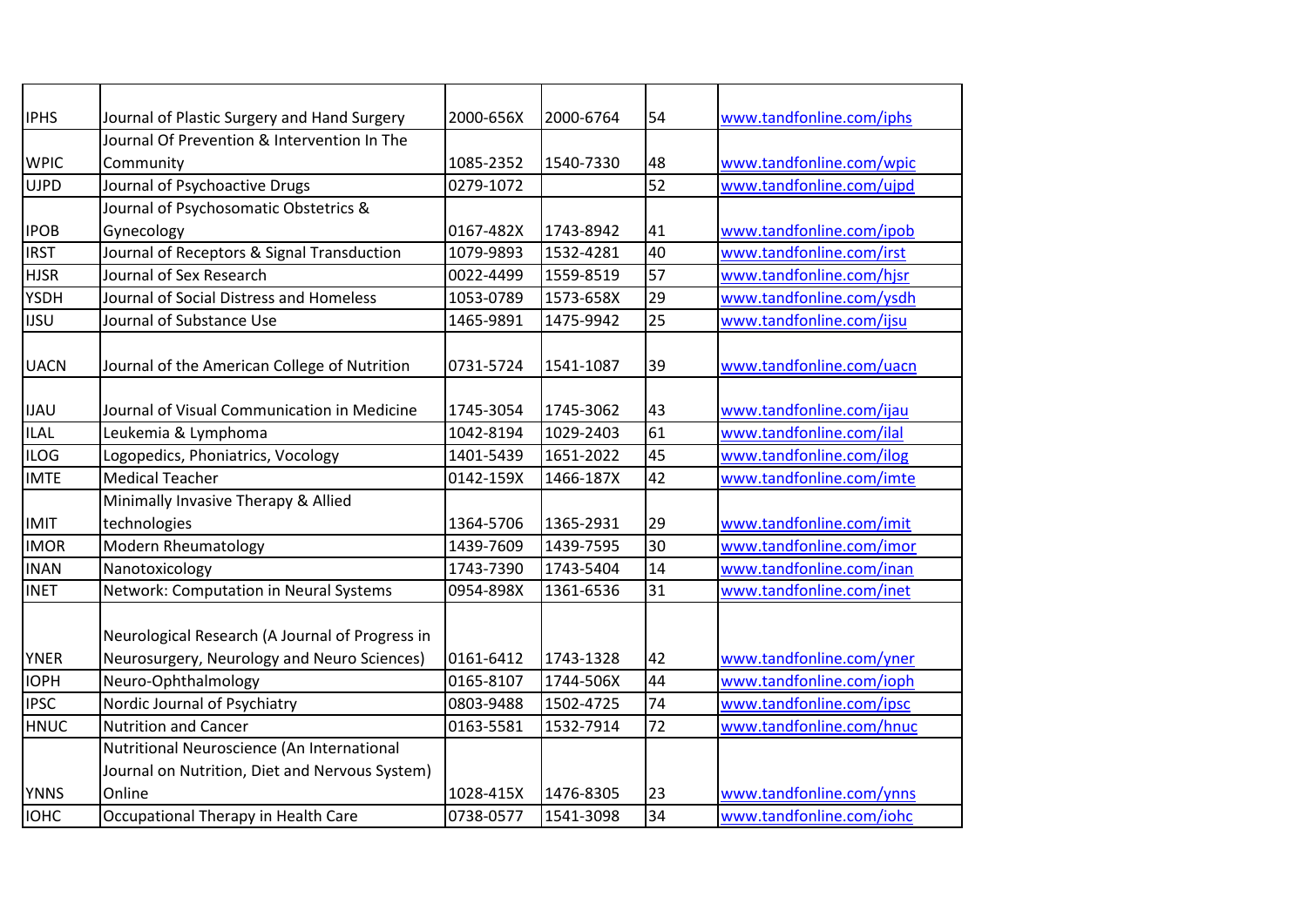| <b>WOMH</b> | Occupational Therapy In Mental Health                          | 0164-212X | 1541-3101 | 36  | www.tandfonline.com/womh |
|-------------|----------------------------------------------------------------|-----------|-----------|-----|--------------------------|
| IOII        | Ocular Immunology & Inflammation                               | 0927-3948 | 1744-5078 | 28  | www.tandfonline.com/ioii |
| <b>UACC</b> | <b>Oncology Issues</b>                                         | 1046-3356 | 1045-3356 | 35  | www.tandfonline.com/uacc |
| <b>IOPE</b> | Ophthalmic Epidemiology                                        | 0928-6586 | 1744-5086 | 27  | www.tandfonline.com/iope |
| <b>IOPG</b> | <b>Ophthalmic Genetics</b>                                     | 1381-6810 | 1744-5094 | 41  | www.tandfonline.com/iopg |
| <b>IORB</b> | Orbit                                                          | 0167-6830 | 1744-5108 | 39  | www.tandfonline.com/iorb |
| <b>YPCH</b> | Paediatrics and International Child Health                     | 2046-9047 | 2046-9055 | 40  | www.tandfonline.com/ypch |
| <b>YPGH</b> | Pathogens and Global Health                                    | 2047-7724 | 2047-7732 | 114 | www.tandfonline.com/ypgh |
| <b>IPHO</b> | Pediatric Hematology & Oncology                                | 0888-0018 | 1521-0669 | 37  | www.tandfonline.com/ipho |
| <b>IPHD</b> | Pharmaceutical Development and Technology                      | 1083-7450 | 1097-9867 | 25  | www.tandfonline.com/iphd |
| <b>IPOG</b> | Physical & Occupational Therapy in Geriatrics                  | 0270-3181 | 1541-3152 | 38  | www.tandfonline.com/ipog |
| <b>IPOP</b> | Physical & Occupational Therapy in Pediatrics                  | 0194-2638 | 1541-3144 | 40  | www.tandfonline.com/ipop |
| <b>YPTR</b> | <b>Physical Therapy Reviews</b>                                | 1083-3196 | 1743-288X | 25  | www.tandfonline.com/yptr |
| <b>IPTP</b> | Physiotherapy: Theory and Practice                             | 0959-3985 | 1532-5040 | 36  | www.tandfonline.com/iptp |
| <b>IPLT</b> | Platelets                                                      | 0953-7104 | 1369-1635 | 31  | www.tandfonline.com/iplt |
| <b>IPGM</b> | Postgraduate Medicine                                          |           |           | 132 | www.tandfonline.com/ipgm |
| <b>IPEC</b> | <b>Prehospital Emergency Care</b>                              | 1090-3127 | 1545-0066 | 24  | www.tandfonline.com/ipec |
| <b>YPPC</b> | Progress in Palliative Care (Science and the Art<br>of Caring) | 0969-9260 | 1743-291X | 28  | www.tandfonline.com/yppc |
| <b>UPSY</b> | Psychiatry: Interpersonal and Biological<br>Processes          | 0033-2747 | 1943-281X | 83  | www.tandfonline.com/upsy |
| <b>CPHM</b> | Psychology, Health & Medicine                                  | 1354-8506 | 1465-3966 | 25  | www.tandfonline.com/cphm |
| <b>ICDV</b> | Scandinavian Cardiovascular Journal                            | 1401-7431 | 1651-2006 | 54  | www.tandfonline.com/icdv |
|             | Scandinavian Journal of Clinical & Laboratory                  |           |           |     |                          |
| <b>ICLB</b> | Investigation                                                  | 0036-5513 | 1502-7686 | 80  | www.tandfonline.com/iclb |
| <b>IGAS</b> | Scandinavian Journal of Gastroenterology                       | 0036-5521 | 1502-7708 | 55  | www.tandfonline.com/igas |
| <b>IOCC</b> | Scandinavian Journal of Occupational Therapy                   | 1103-8128 | 1651-2014 | 27  | www.tandfonline.com/iocc |
| <b>IRHE</b> | Scandinavian Journal of Rheumatology                           | 0300-9742 | 1502-7732 | 49  | www.tandfonline.com/irhe |